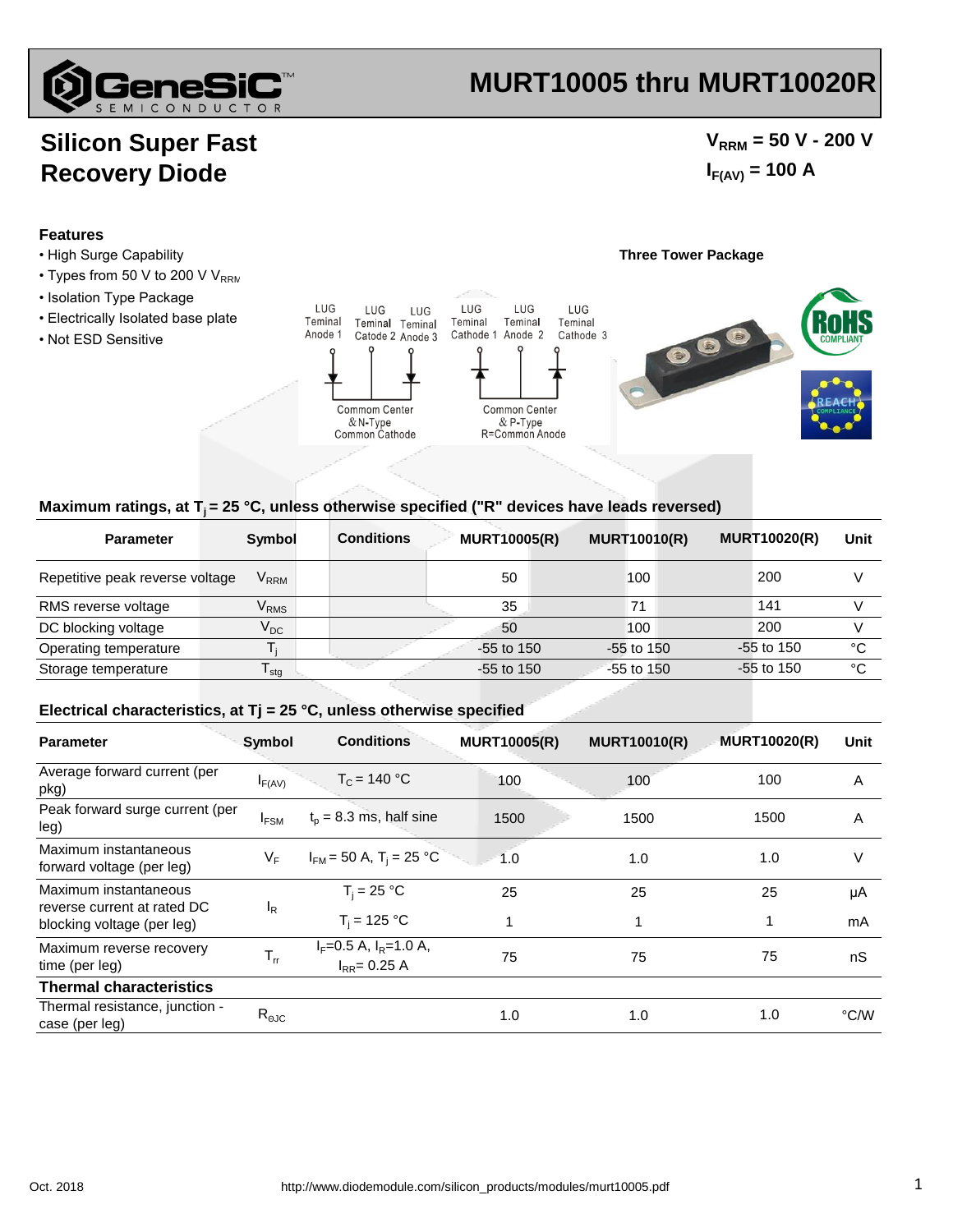

# **MURT10005 thru MURT10020R**

Figure .1- Typical Forward Characteristics